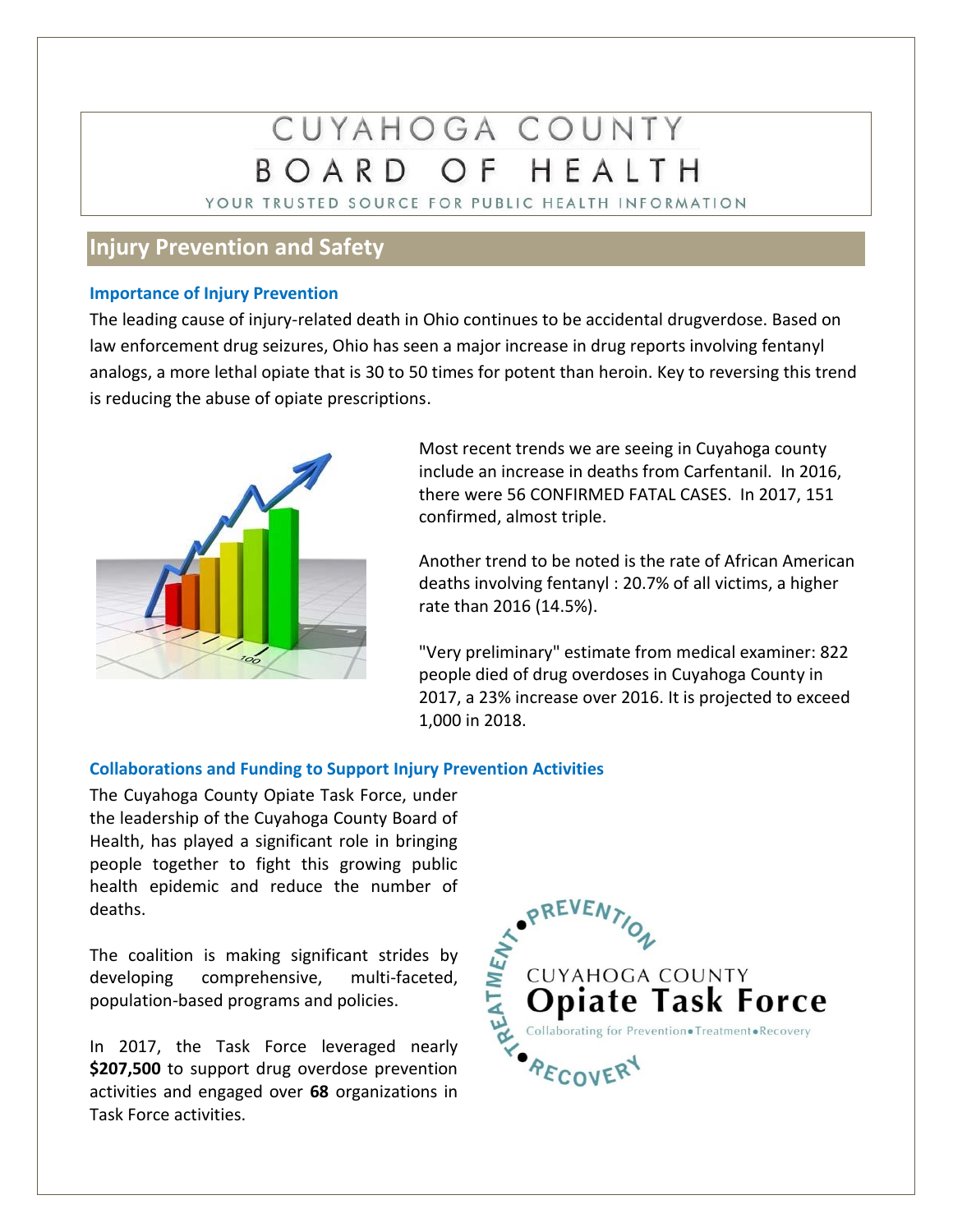### **2017 Activities and Impacts**

The Cuyahoga County Opiate Task Force held **6** meetings in 2017 with over **353** individuals in attendance, adding **39** new members.

The two main goals of the task force include reducing the stigma associated with addiction and implementing harm reduction strategies that will have a positive impact on reducing overdose fatalities in Cuyahoga County.



#### **MISSION**

To serve the residents of Cuyahoga County by actively working to raise public awareness, promote community action, and provide education related to the dangers and devastating effects of drug abuse.

#### **POLICY DEVELOPMENT AND ENFORCEMENT**

Through a partnership between Drug Enforcement Agency Department of Justice (Field Operations to address Opioid Epidemic) and Dr. Joan Papp at the Office of Opioid Safety they held **13** trainings, with **297 individuals** being trained. Training was targeted at increased prescribing practices and increased access to MAT (Medical Assisted Treatment) among this high-risk group of opioid users in Cuyahoga County by providing a resource for MAT services.

#### **ENVIRONMENTAL AND HEALTH CARE CHANGES**

In 2017, there have been numerous trainings conducted by Cuyahoga County Project DAWN program impacting over **2744** individuals. Naloxone access has been greatly expanded in 2017. There are **11** permanent sites for education and distribution and **55** police departments are now carrying naloxone, resulting in nearly **762** lives saved.





#### **MEDIA AND OUTREACH EFFORTS**

The Task Force promoted prescription drug overdose awareness through the use of their website and social media pages. They also developed **17** news articles, **4**  published publications, participated in **5** radio or TV interviews, and **40** billboards and bus signs. The social media outreach has been very successful with **12890** hits in 2017.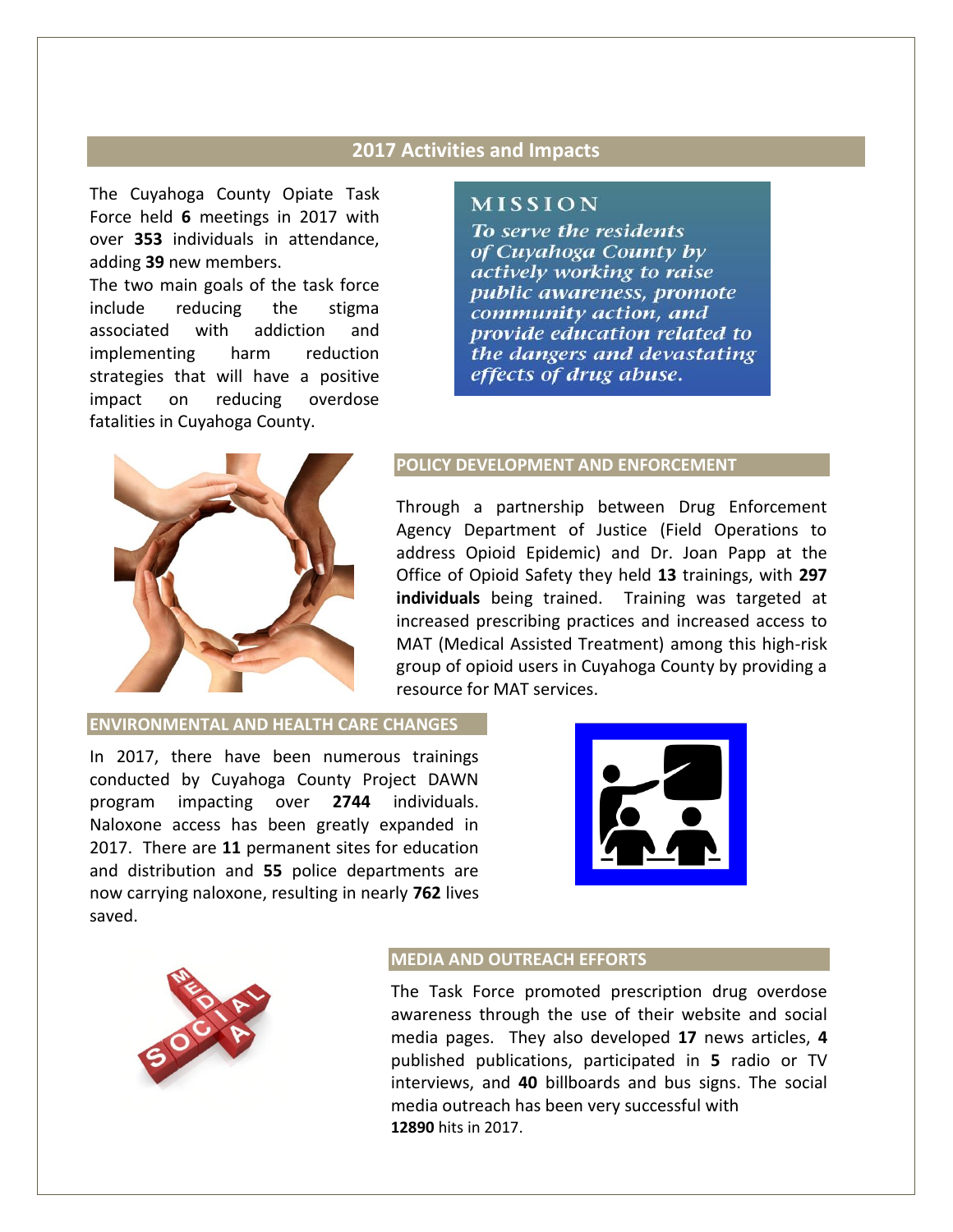#### **EDUCATION, TRAINING AND PROFESSIONAL DEVELOPMENT**

The Task Force and its members have supported numerous education and training events including targeted education to faculty and students at various universities throughout Northeast Ohio, hosted several town hall forums, educating over **2,000** youth. One program that has implemented in 2017 is National Institute on Drug Abuse (NIDA) Brain Power program. NIDA created the sciencebased prevention program "Brain Power" to educate students on how the brain works, the effects of drugs on the brain, and the process of addiction. In 2017, the schools that implemented this curriculum were **Richmond Heights, Euclid, Bay Village, Independence, a small pilot in Lakewood, Westlake, and North Olmsted**.



Moreover, nearly **100** training and professional development activities occurred in 2017 related to the current opioid epidemic, impacting nearly **3,506** Cuyahoga residents.



## **New Partnership: Edna House**

*In 2017, the Edna House for Women received a variety of services from the Cuyahoga County Board of Health (CCBH) including free hepatitis, HIV, and STD testing at our facility as well as birth control and gynecological services at the Board's Title X clinic. Our residents also learned about the ways in which women's health is affected by alcohol and drugs, especially those with opiate addictions. Overall, our partnership has been well-received by both our staff and residents. Together, we have taught our women to care for themselves physically, starting with a focus on long-term sobriety. We are truly grateful for the services offered and look forward to working again with CCBH throughout 2018.* -Nicole Reed, Program Administrator, The Edna House for Women